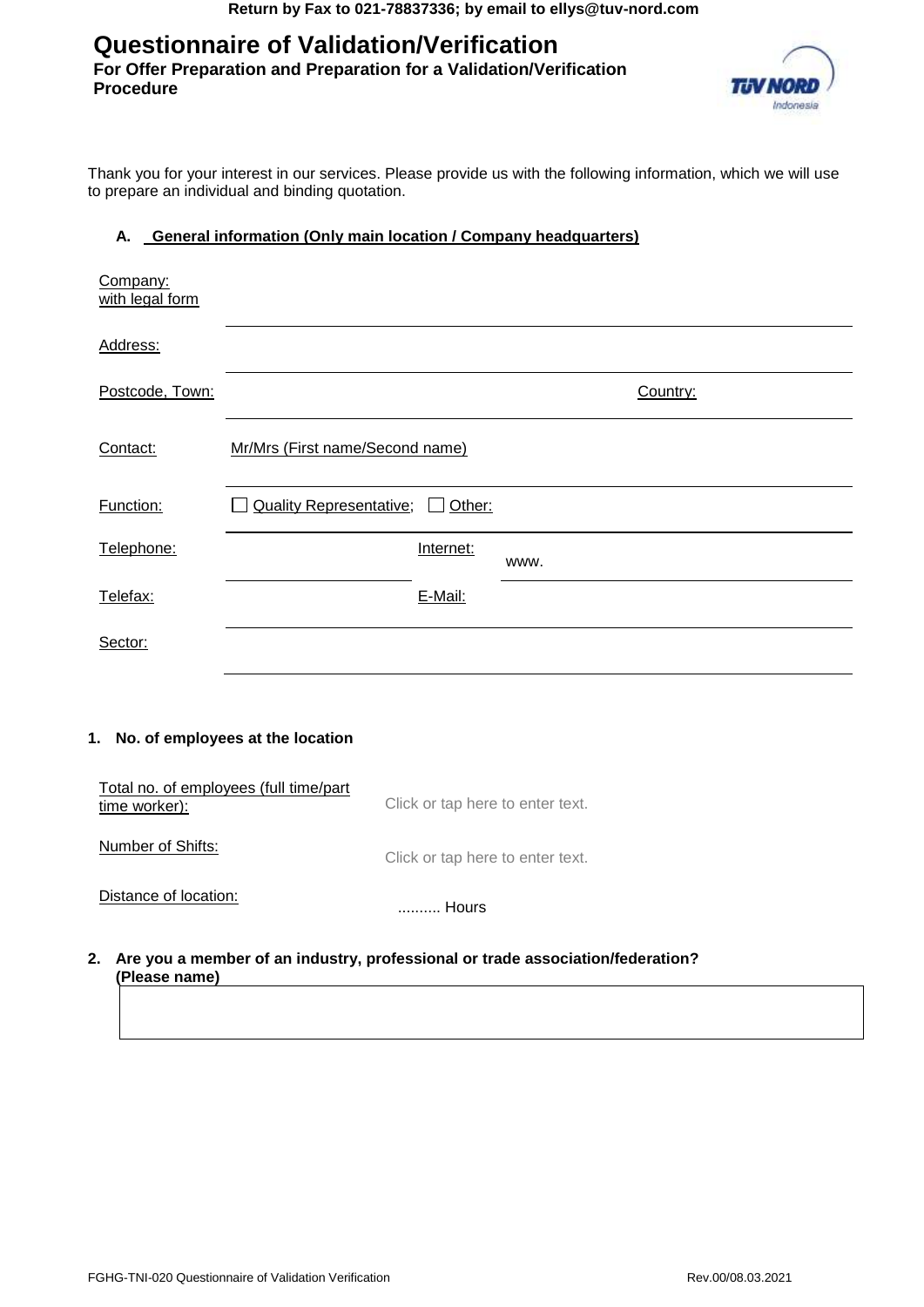

## **B. Interested Parties**

| Intended user            | $\lvert \cdot \rvert$ Click or tap here to enter text. |
|--------------------------|--------------------------------------------------------|
| <b>Responsible Party</b> | $\lvert \cdot \rvert$ Click or tap here to enter text. |

### **C. GHG Calculations**

| Is the GHG Calculated by a<br>consultancy                                    |                | $\Box$ Yes, what's the name of consultancy<br>Click or tap here to enter text.  |  |
|------------------------------------------------------------------------------|----------------|---------------------------------------------------------------------------------|--|
|                                                                              |                | $\Box$ No                                                                       |  |
| Was a special computer software used<br>for the calculation                  |                | $\Box$ Yes, what's the name of the software<br>Click or tap here to enter text. |  |
|                                                                              |                | $\Box$ No                                                                       |  |
| <b>Type of Engagement</b>                                                    |                | □ GHG Project Validation                                                        |  |
|                                                                              |                | <b>GHG Project Verification</b><br>⊔                                            |  |
|                                                                              |                | $\Box$ Organizational GHG Verification                                          |  |
|                                                                              |                | $\Box$ Agreed upon procedures (detail )                                         |  |
| Which criteria (standard/regulations/etc) was applied for the calculation?   |                |                                                                                 |  |
| □ ISO 14064-1<br>$\Box$ ISO 14064-2                                          |                | □ GHG Protocol / Standard                                                       |  |
| What's the GHG Programmes within<br>the scope of validation / verification ? | ÷              | e.g JCM / GHG Protocol/                                                         |  |
| Project's name (*project only)                                               | ÷              | Click or tap here to enter text.                                                |  |
| Project's address (*project only)                                            |                | Click or tap here to enter text.                                                |  |
| Which level of assurance (LoA)                                               |                | $\Box$ Limited<br>$\Box$ Reasonable                                             |  |
| shall be applied for the validation /<br>verification?                       |                |                                                                                 |  |
| <b>Materiality Thresholds (%)</b>                                            | $\blacksquare$ | %                                                                               |  |
| Who does specify its materiality<br>Thresholds?                              |                | $\Box$ agreed validator/verifier & clien<br>$\Box$ Intended user                |  |
| (If no materiality Tresholds has been<br>specified by intended user:         |                |                                                                                 |  |
| 5% : for organization /project                                               |                |                                                                                 |  |
| 7% : Facilities                                                              |                |                                                                                 |  |
| 10% : Level of GHG Emissions)                                                |                |                                                                                 |  |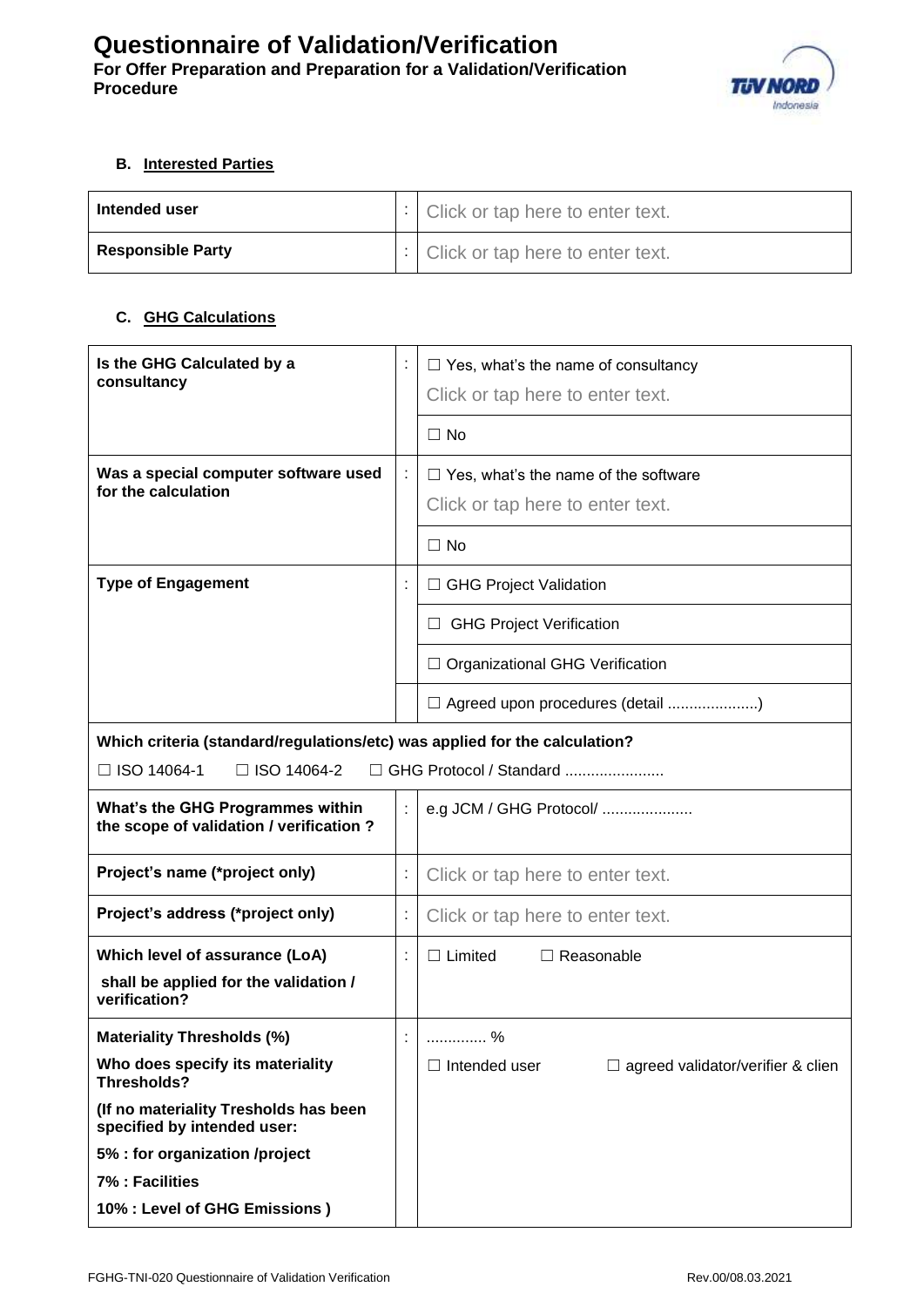# **Questionnaire of Validation/Verification For Offer Preparation and Preparation for a Validation/Verification Procedure**



| Scope of validation / Verification :                                                          |   |                                  |
|-----------------------------------------------------------------------------------------------|---|----------------------------------|
| 1. Organizational / project<br><b>Boundaries</b>                                              |   | Click or tap here to enter text. |
| <b>Facilities, phsycal</b><br>2.<br>infrastructure, activities,<br>technologies and processes | İ | Click or tap here to enter text. |
| 3.<br><b>Time period</b>                                                                      |   | $(e.g. 2018 - 2019)$             |
| <b>Frequency for verification</b><br>4.<br>process during GHG<br><b>Programme/Project</b>     |   | Click or tap here to enter text. |
| 5.<br>Time and user target for user,<br>validation reporting, and v/v<br>statements           | ÷ | Click or tap here to enter text. |
| <b>Baseline year (Verification) or Baseline</b><br>year scenarios (Validation)                |   | (e.g. 2017)                      |
| <b>Energy Sources</b>                                                                         |   | $(e.g.$ fuel,)                   |
| <b>Quantification Methodologies</b>                                                           |   | Click or tap here to enter text. |

# **D. GHG Sources and Categories (For Verification only)**

| <b>GHG Sources and Categories</b>                                                                                                                                                    | $\sqrt{ }$ | <b>Detail (GHG Sources)</b> | <b>Total GHG</b><br><b>Emission in</b><br>CO <sub>2</sub> eq |
|--------------------------------------------------------------------------------------------------------------------------------------------------------------------------------------|------------|-----------------------------|--------------------------------------------------------------|
| Category 1 – direct GHG emissions and removals                                                                                                                                       |            |                             |                                                              |
| 1.1 Direct emissions from stationary<br>combustion                                                                                                                                   |            |                             |                                                              |
| mobile<br>1.2 Direct emissions<br>from<br>combustion                                                                                                                                 | $\Box$     |                             |                                                              |
| 1.3 Direct process emissions<br>and<br>removals                                                                                                                                      | П          |                             |                                                              |
| 1.4 Direct fugitive emissions arise from<br>the release of greenhouse gases in<br>anthropogenic sytems                                                                               | П          |                             |                                                              |
| 1.5 Direct emissions and removals from<br>Land Use, Land Use Change and<br>Forestry (LULUCF)                                                                                         | П          |                             |                                                              |
| Category 2 - indirect GHG emissions from imported energi                                                                                                                             |            |                             |                                                              |
| 2.1 Indirect emissions from imported<br>electricity consumed                                                                                                                         |            |                             |                                                              |
| 2.2 Indirect emissions from imported<br>energi, including GHG Emissions<br>related to the production of energi<br>consumed by the organization<br>through a physical network (steam, | П          |                             |                                                              |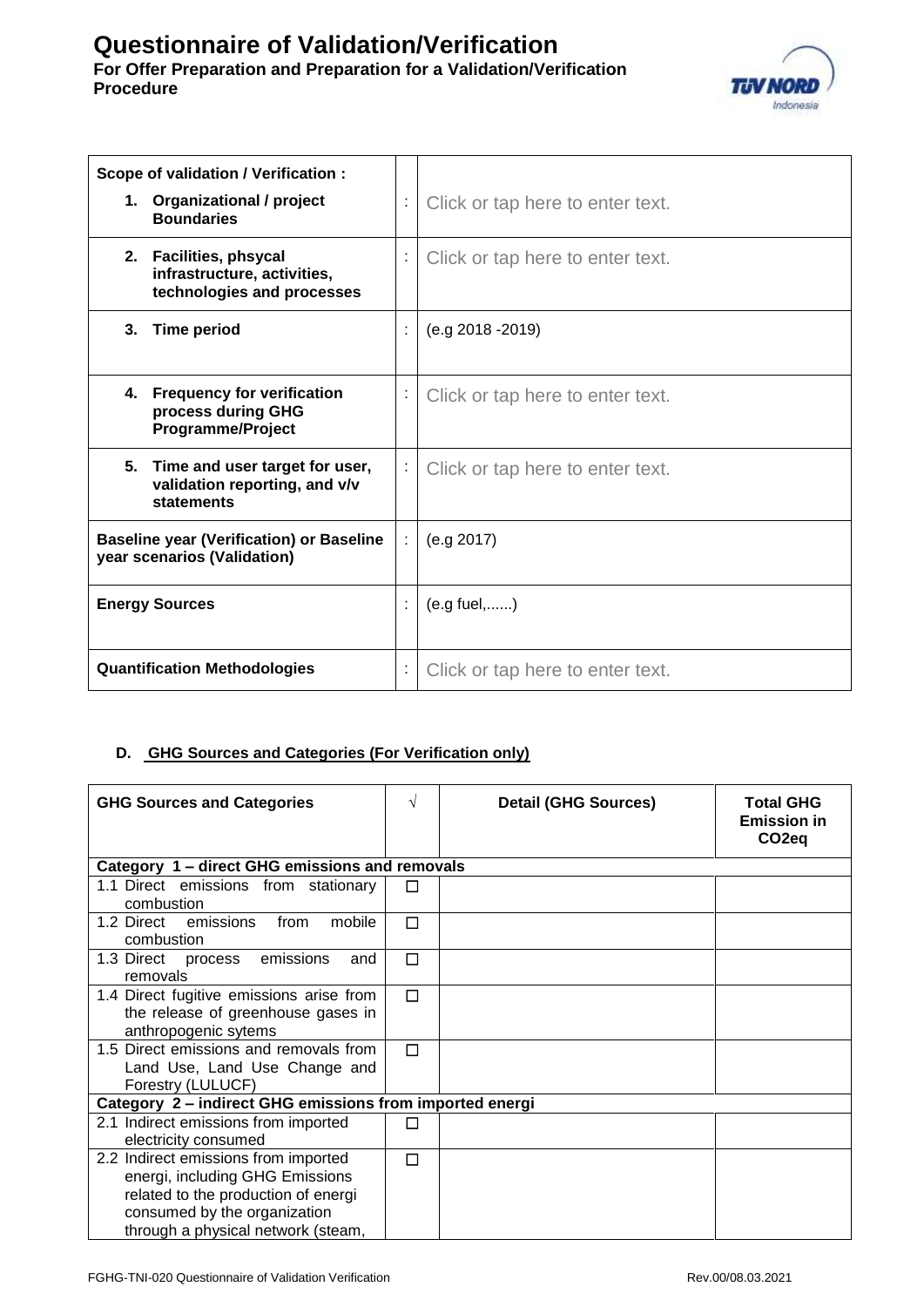# **Questionnaire of Validation/Verification For Offer Preparation and Preparation for a Validation/Verification Procedure**



| <b>GHG Sources and Categories</b>                                                                                                                                  | $\sqrt{ }$ | <b>Detail (GHG Sources)</b> | <b>Total GHG</b><br><b>Emission in</b><br>CO <sub>2</sub> eq |
|--------------------------------------------------------------------------------------------------------------------------------------------------------------------|------------|-----------------------------|--------------------------------------------------------------|
| heating, cooling, compressed air)<br>excluding electricity                                                                                                         |            |                             |                                                              |
| Category 3 - indirect GHG emissions from transportation                                                                                                            |            |                             |                                                              |
| 3.1 Emissions from upstream transport<br>and distribution for goods                                                                                                | П          |                             |                                                              |
| 3.2 Emissions from downstream<br>transport and distribution for goods                                                                                              | $\Box$     |                             |                                                              |
| 3.3 Emissions from employee<br>commuting includes emissions                                                                                                        | $\Box$     |                             |                                                              |
| 3.4 Emissions from client and vistor<br>transport                                                                                                                  | $\Box$     |                             |                                                              |
| 3.5 Emissions from business travel                                                                                                                                 | $\Box$     |                             |                                                              |
| Category 4 - Indirect GHG emissions from product used by organization                                                                                              |            |                             |                                                              |
| 4.1 Emissions from purchased goods                                                                                                                                 | $\Box$     |                             |                                                              |
| 4.2 Emissions from capital goods                                                                                                                                   | $\Box$     |                             |                                                              |
| 4.3 Emissions from the disposal of<br>solid and liquid waste                                                                                                       | $\Box$     |                             |                                                              |
| 4.4 Emissions from use of assets                                                                                                                                   | $\Box$     |                             |                                                              |
| 4.5 Emissions from the use of services<br>that are not described in the above<br>subcategories (consulting,<br>cleaning, maintenance, mail<br>delivery, bank, etc) | $\Box$     |                             |                                                              |
| Category 5 - Indirect GHG emissions associated with the use of products from the                                                                                   |            |                             |                                                              |
| organization<br>5.1 Emissions or removals from the                                                                                                                 |            |                             |                                                              |
| use stage of the product                                                                                                                                           | $\Box$     |                             |                                                              |
| 5.2 Emissions from downstream<br>leased assets                                                                                                                     | $\Box$     |                             |                                                              |
| 5.3 Emissions from end of life stage of<br>the product                                                                                                             | П          |                             |                                                              |
| 5.4 Emissions from investments                                                                                                                                     | $\Box$     |                             |                                                              |
| Category 6 - indirect GHG from other<br>sources                                                                                                                    | $\Box$     |                             |                                                              |
| <b>Total GHG Emission</b>                                                                                                                                          |            |                             |                                                              |

## **E. Please submit the documents listed below are already on hand :**

| <b>Document</b>                                                                                                                                     |  | <b>Remarks</b><br>(documentation title, revision, document number, etc) |
|-----------------------------------------------------------------------------------------------------------------------------------------------------|--|-------------------------------------------------------------------------|
| <b>GHG Report</b>                                                                                                                                   |  |                                                                         |
| <b>Quantification Methodologies</b><br>(including data selection and<br>collection, selection or development of<br><b>GHG</b> quantification model) |  |                                                                         |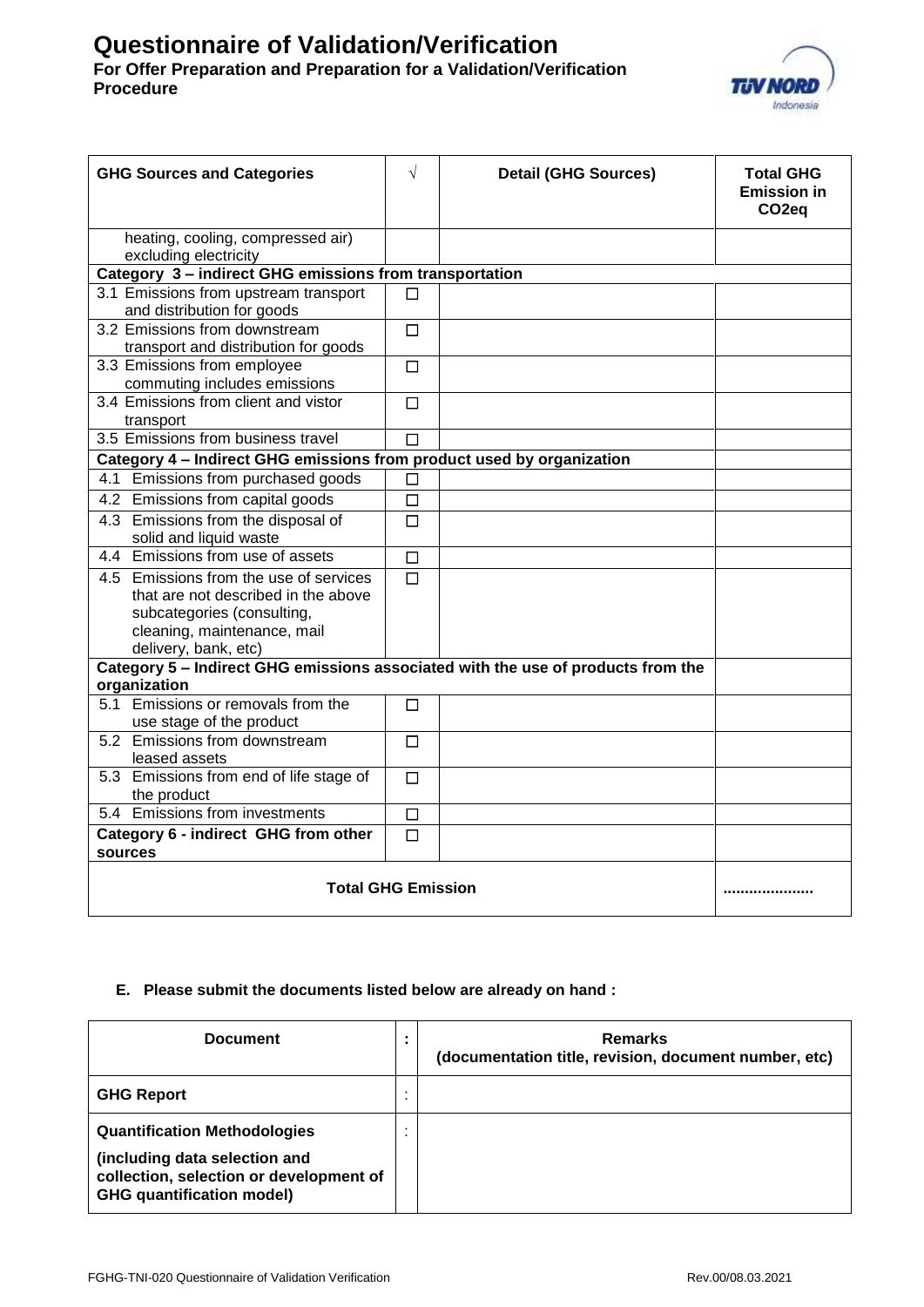# **Questionnaire of Validation/Verification For Offer Preparation and Preparation for a Validation/Verification Procedure**



| <b>Document</b>                                                                                                                                                                                                                                                  | ٠<br>٠ | <b>Remarks</b><br>(documentation title, revision, document number, etc) |
|------------------------------------------------------------------------------------------------------------------------------------------------------------------------------------------------------------------------------------------------------------------|--------|-------------------------------------------------------------------------|
| <b>Calculation GHG emissions &amp;</b><br>removals                                                                                                                                                                                                               |        |                                                                         |
| a base-year review and recalculation<br>procedures                                                                                                                                                                                                               | ٠      |                                                                         |
| Is the GHG reduction initiatives<br>implemented at the organization?                                                                                                                                                                                             |        | $\Box$ yes,<br>If yes, please attached its document<br>$\Box$ No.       |
| <b>GHG Information management</b><br>procedures                                                                                                                                                                                                                  |        |                                                                         |
| Document retention and record<br>keeping procedures                                                                                                                                                                                                              |        |                                                                         |
| Evidence<br>the<br>οf<br>assessment<br>uncertainty<br>associated with<br>the<br>quantification<br>approaches<br>and<br>determines the uncertainty at the GHG<br>inventory category level (including if its<br>not possible or cost effective, please<br>justify) |        |                                                                         |

### *Any further information you think may be important for us?*

*Example: language differences, safety conditions issue at your site, threats to impartiality, etc.*

Click or tap here to enter text.

We herewith confirm the completeness and accuracy of the information given above and in any annexes which may be attached. We agree that this information may be stored for the purposes of drafting an offer and processing any resulting order or transactions.

Place/Date **Name, Function** Signature\*)

\*) If sending by email, the sender's address will be accepted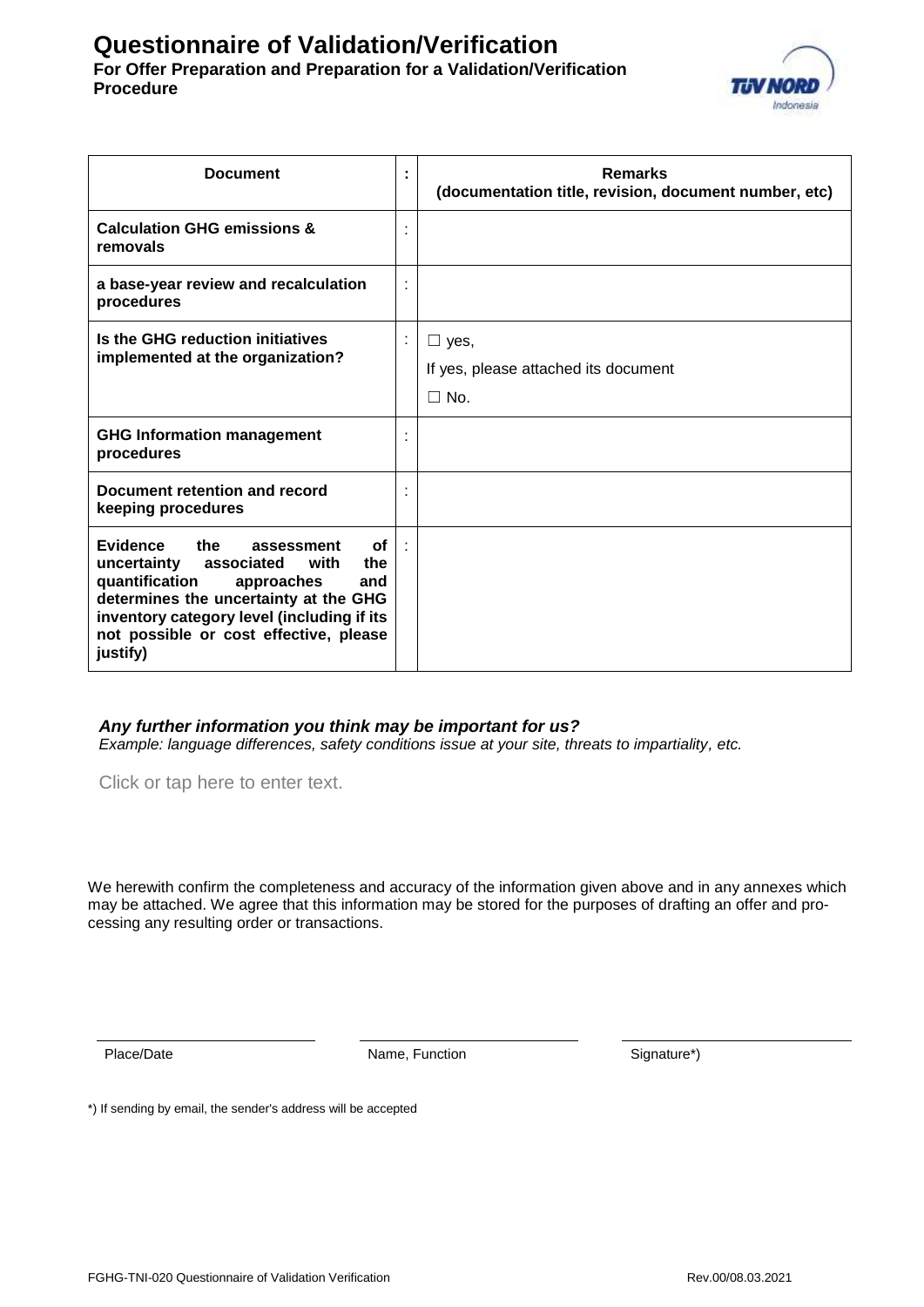

| <b>Contract Review</b>                                                                                                                                                                                                                                      |
|-------------------------------------------------------------------------------------------------------------------------------------------------------------------------------------------------------------------------------------------------------------|
| 1. An applicable programme exists or a programme is to be established?                                                                                                                                                                                      |
| 2. Is The claim understood (e.g. context, content and complexity) ?<br>$\Box$ Remarks / additionally required information:<br>$V$ yes<br>$\Box$ no                                                                                                          |
| 3. Have the objectives and scope of the validation/verification been agreed with the client ?<br>$\Box$ Remarks / additionally required information:<br>$\sqrt{y}$ yes<br>$\Box$ no                                                                         |
| 4. Have the specified requirements against which the claim will be validated/verified been identified<br>and are suitable?<br>$\Box$ Remarks / additionally required information:<br>$\Box$ yes<br>$\square$ no                                             |
| 5. Where applicable, have the materiality and level of assurance been agreed?<br>$\Box$ Remarks / additionally required information:<br>$\sqrt{y}$ es<br>$\Box$ no                                                                                          |
| 6. Can the process for validation/verification activities be achieved (e.g. evidence gathering activities,<br>evaluation of gathered evidences?<br>$\Box$ Remarks / additionally required information:<br>$\Box$ no<br><u>vyes</u>                          |
| 7. Is the calculation of validation/verification duration available and appropriate?<br>$\Box$ Remarks / additionally required information:<br>$\Box$ no<br>$\square$ yes                                                                                   |
| 8. The validation/verification body has identified and has access to the resources and competences<br>that are required to undertake the validation/verification activities?<br>□ o Remarks / additionally required information:<br>$\Box$ yes<br>$\Box$ no |